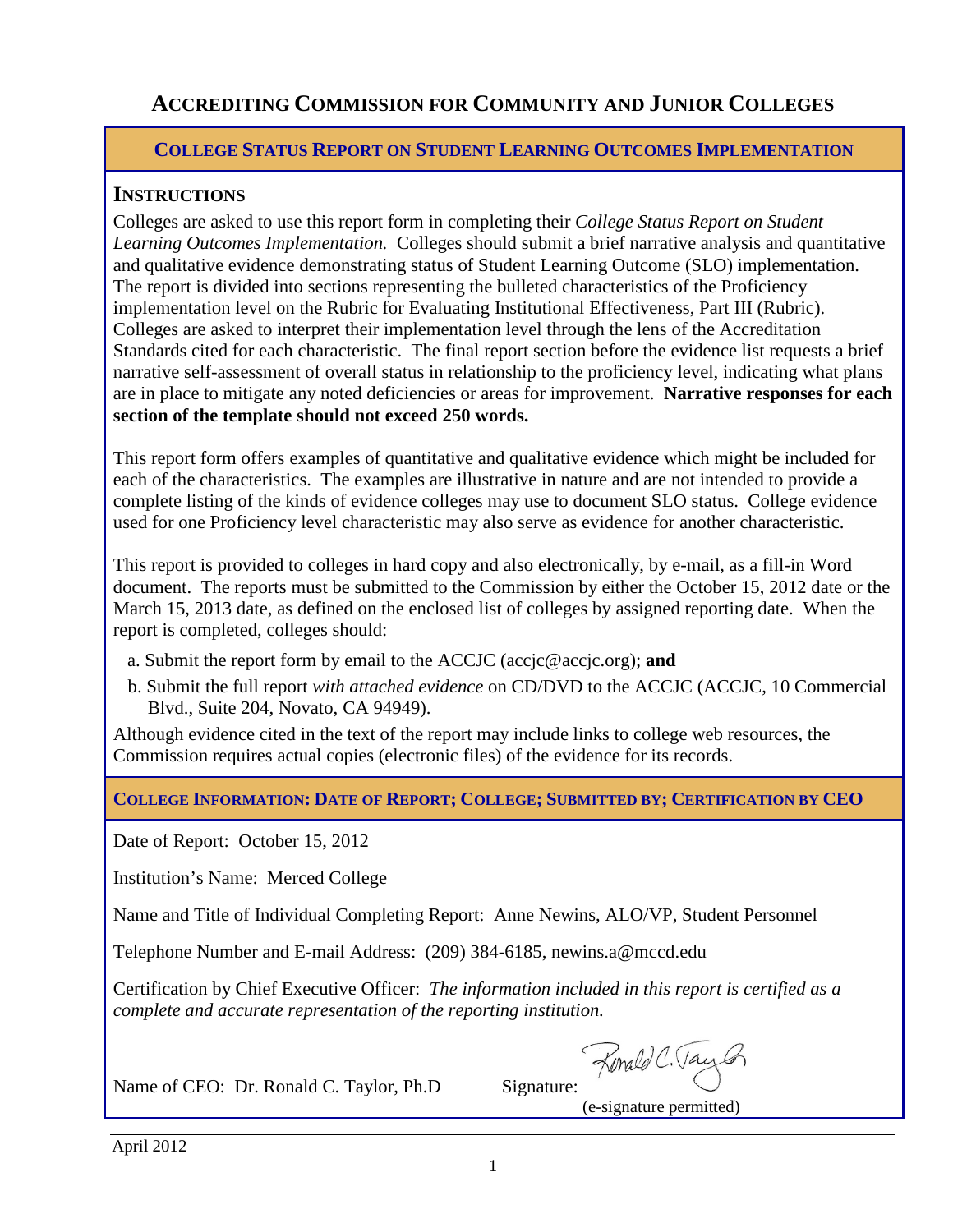**PROFICIENCY RUBRIC STATEMENT 1: STUDENT LEARNING OUTCOMES AND AUTHENTIC ASSESSMENTS ARE IN PLACE FOR COURSES, PROGRAMS, SUPPORT SERVICES, CERTIFICATES AND DEGREES.**

Eligibility Requirement 10: Student Learning and Achievement

Standards: I.A.1; II.A.1.a; II.A.1.c; II.A.2.a,b,e,f,g,h,i; II.A.3 [See II.A.3.a,b,c.]; II.A.6; II.B.4; II.C.2].

**EXAMPLES OF EVIDENCE:** Evidence demonstrating numbers/percentages of course, program (academic and student services), and institutional level outcomes are in place and assessed. Documentation on institutional planning processes demonstrating integrated planning and the way SLO assessment results impact program review. Descriptions could include discussions of high-impact courses, gateway courses, college frameworks, and so forth.

#### **PROFICIENCY RUBRIC STATEMENT 1: NUMERICAL RESPONSE QUANTITATIVE EVIDENCE/DATA ON THE RATE/PERCENTAGE OF SLOS DEFINED AND ASSESSED**

- 1. Courses
	- a. Total number of college courses (active courses in the college catalog, offered on the schedule in some rotation): 718
	- b. Number of college courses with defined Student Learning Outcomes: 718 Percentage of total: 100%
	- c. Number of college courses with ongoing assessment of learning outcomes: 477 Percentage of total: 66%
- 2. Programs
	- a. Total number of college programs (all certificates and degrees, and other programs defined by college): 174
	- b. Number of college programs with defined Student Learning Outcomes: 174; Percentage of total: 100%
	- c. Number of college programs with ongoing assessment of learning outcomes: 86; Percentage of total: 49%
- 3. Student Learning and Support Activities
	- a. Total number of student learning and support activities (as college has identified or grouped them for SLO implementation): 25
	- b. Number of student learning and support activities with defined Student Learning Outcomes: 20; Percentage of total: 80%
	- c. Number of student learning and support activities with ongoing assessment of learning outcomes: 20; Percentage of total: 80%
- 4. Institutional Learning Outcomes
	- a. Total number of institutional Student Learning Outcomes defined: 5
	- b. Number of institutional learning outcomes with ongoing assessment: 0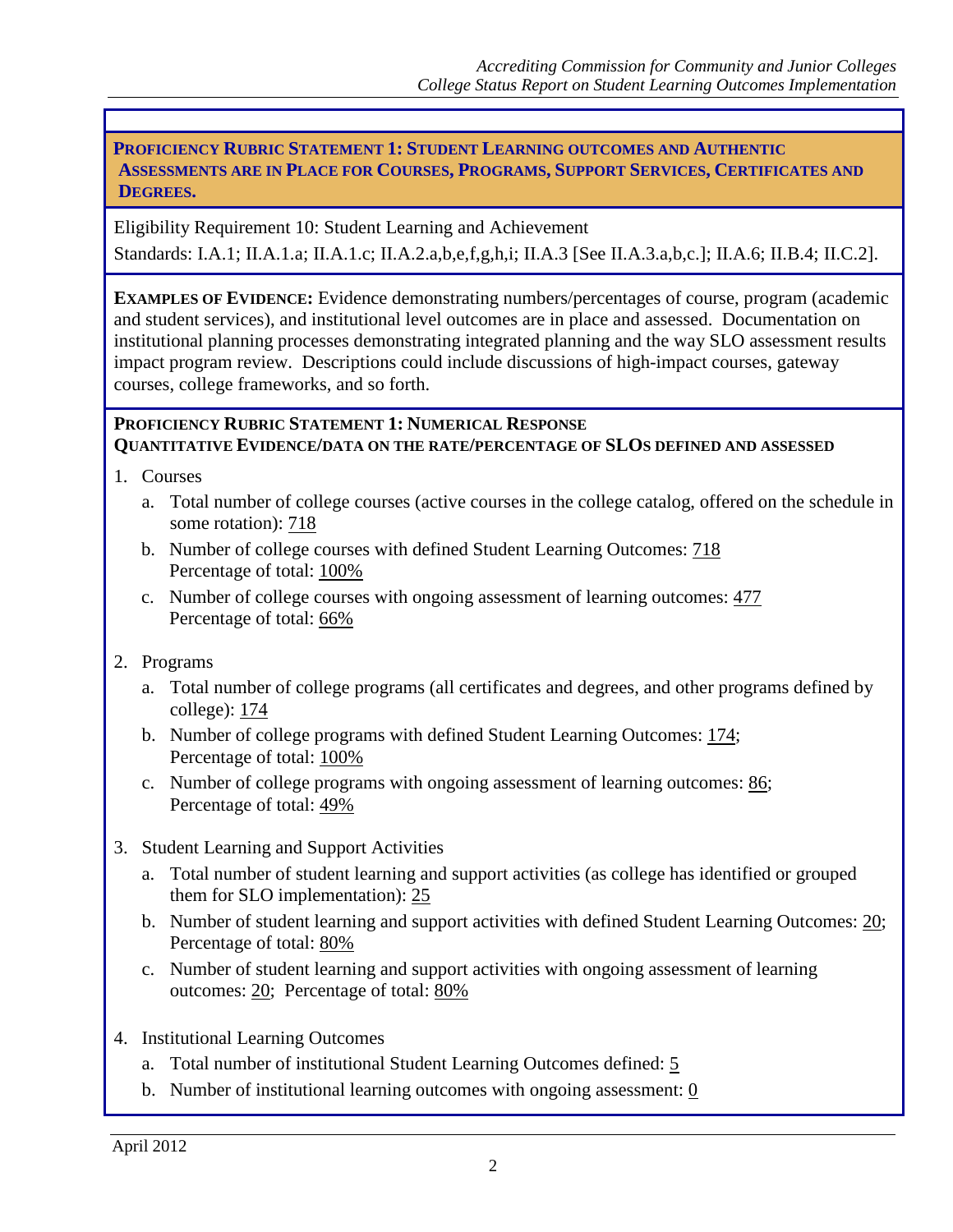# **PROFICIENCY RUBRIC STATEMENT 1: NARRATIVE RESPONSE**

All course SLO assessments are completed within a four-phase cycle (1.1). Currently, 24% of active courses have completed all four phases, 31% are in the process of completing phases I and II, and 11% are under investigation by the SLO coordinator as to when they will begin the second cycle of assessment. All program review SLOs, including support services SAO/SLOs, follow a five-year cycle that includes one comprehensive review and four yearly updates. All assessments include peer review to help ensure an authentic and sustainable process  $(1.2, 1.3)$ . Oversight of the assessment process is conducted at several levels including faculty, deans, directors, supervisors, and various shared governance committees. Tracking of SLO assessment is done through a central support technician who oversees a campuswide matrix, which is housed on MC4Me (1.4). All courses have identifiable SLOs. As of November 2011, all faculty have been requested to use at least one direct measurement when assessing course SLOs. As of November 2011, faculty may no longer use unmapped grade distribution as a means of measuring course SLOs. Instead, faculty are encouraged to use student satisfaction surveys based upon course SLOs as an indirect measurement tool (1.5). Instruction and all support services have identified SLOs or SAOs for all active programs offered by the College. Each program will assess its SLO/SAOs in the same year as the comprehensive review using at least one direct measurement. In years two, three, four, and five programs will assess the SLO/SAOs using an indirect method, such as student satisfaction surveys. Institutional SLOs fall under the purview of the Assessment Review Committee (ARC). An ISLO assessment plan has been developed and approved. This plan will bring the College to 100% of ISLOs identified, with ongoing assessment by March 2013 (1.6).

Both instructional and non-instructional program-level SLO data is used in the annual program review process and is then used to inform annual program plans. These plans are the basis for the college's annual allocation process (1.7).

### **PROFICIENCY RUBRIC STATEMENT 2: THERE IS A WIDESPREAD INSTITUTIONAL DIALOGUE ABOUT ASSESSMENT RESULTS AND IDENTIFICATION OF GAPS.**

Standards: I.B.1; I.B.2; I.B.3; I.B.5.

**EXAMPLES OF EVIDENCE:** Documentation on processes and outcomes of SLO assessment. Specific examples with the outcome data analysis and description of how the results were used. Descriptions could include examples of institutional changes made to respond to outcomes assessment results.

# **PROFICIENCY RUBRIC STATEMENT 2: NARRATIVE RESPONSE**

SLO/SAO results are fully integrated into the program review process for Student Services, Technology and Institutional Research (TIR), and Administrative Services and have comprehensive reports that are tied to the program review process in Instruction. The ties to program review allow each area to discuss their results with master planning committees and others throughout the resource allocation processes and annual goal planning sessions. Assessment results are also periodically discussed during shared governance meetings, specifically the Curriculum Committee, the College Council, and Academic Senate. In addition, multiple college areas, including Instruction and Student Services, distribute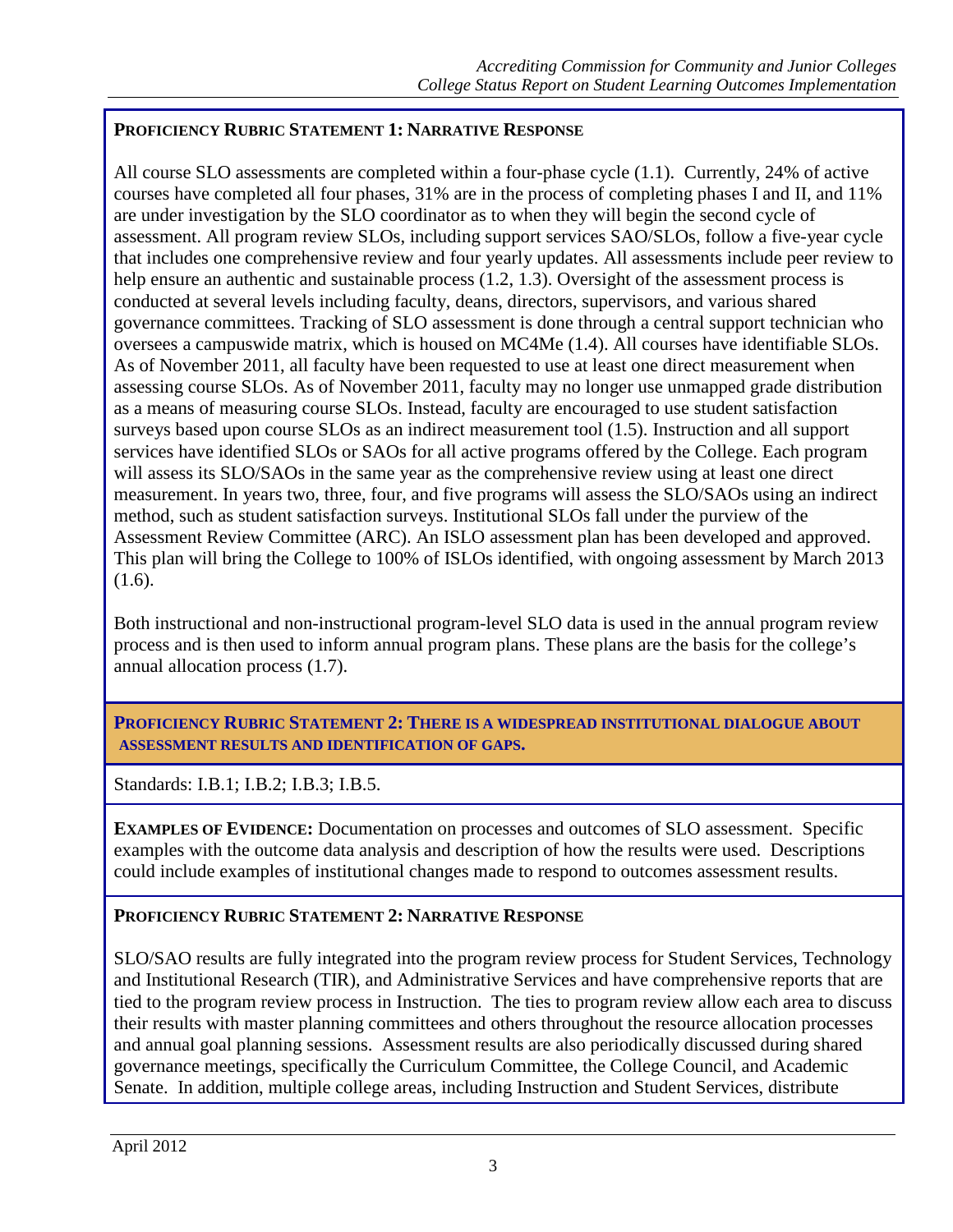quarterly newsletters to the campus community to inform personnel of their progress on SLO/SAOs  $(2.1, 2.2)$ .

There has been a distinct culture shift from a campus community that does their SLO/SAOs and then believes it has completed a task to a campus that is engaged in dialogue about SLO/SAOs, their results, the changes that stemmed from them, and their ties to resource requests, in common talk throughout the campus on a daily basis.

Examples of this shift can be found in all areas of the campus; in Instruction the example comes from the Art department who found they needed to move an advisory of ENGL 01A to a pre-requisite for their ART 06 course due to their SLO results (2.3). In Student Services SLO/SAO results are discussed bi-monthly at Student Personnel Executive Committee (SPEC) meetings and feedback from other student services managers and the instructional representative are documented and used to improve programs (2.4). TIR discusses their results at regularly held all staff meetings and their master planning committee meetings and uses the feedback to improve the process and their programs (2.5). Administrative Services is fully implementing their SAO process this Fall, has fully integrated SAO assessment into their program review documents, and will have regularly scheduled manager meetings to discuss their results and how they can be used to improve their programs (2.6).

**PROFICIENCY RUBRIC STATEMENT 3: DECISION MAKING INCLUDES DIALOGUE ON THE RESULTS OF ASSESSMENT AND IS PURPOSEFULLY DIRECTED TOWARD ALIGNING INSTITUTION-WIDE PRACTICES TO SUPPORT AND IMPROVE STUDENT LEARNING.**

Standards: I.B; I.B.3; II.A.1.c; II.A.2.f; III.A.1.c; IV.A.2.b.

**EXAMPLES OF EVIDENCE:** Documentation of institutional planning processes and the integration of SLO assessment results with program review, college-wide planning and resource allocation, including evidence of college-wide dialogue.

# **PROFICIENCY RUBRIC STATEMENT 3: NARRATIVE RESPONSE**

The College's integrated planning processes and procedures include program review and their related SLOs at multiple levels, including course, program, and institutional. Non-instructional divisions also utilize Service Area Outcomes when appropriate. Requests for resource allocations must be based on the assessment conducted for SLOs in combination with the overall program review. These, in turn, are discussed in relation to divisional goals, the District as a whole, and the Strategic Plan. Discussions about program reviews occur at many levels, including operational committees, shared governance committees and the College Council (3.1, 3.2, 3.3, 3.4).

New resource requests that cannot be identified from the review processes are not funded. Program reviews, SLO's, planning, and resource allocation are discussed in many different venues, including cohort meetings, master planning committees, the College Council, Academic Senate, and operational committees. There are identified staff members who provide training and assistance to all departments on campus, either one on one, or in group meetings. A compiled list of the entire, prioritized resource allocation list is presented to the Educational Master Planning Committee and President (3.5).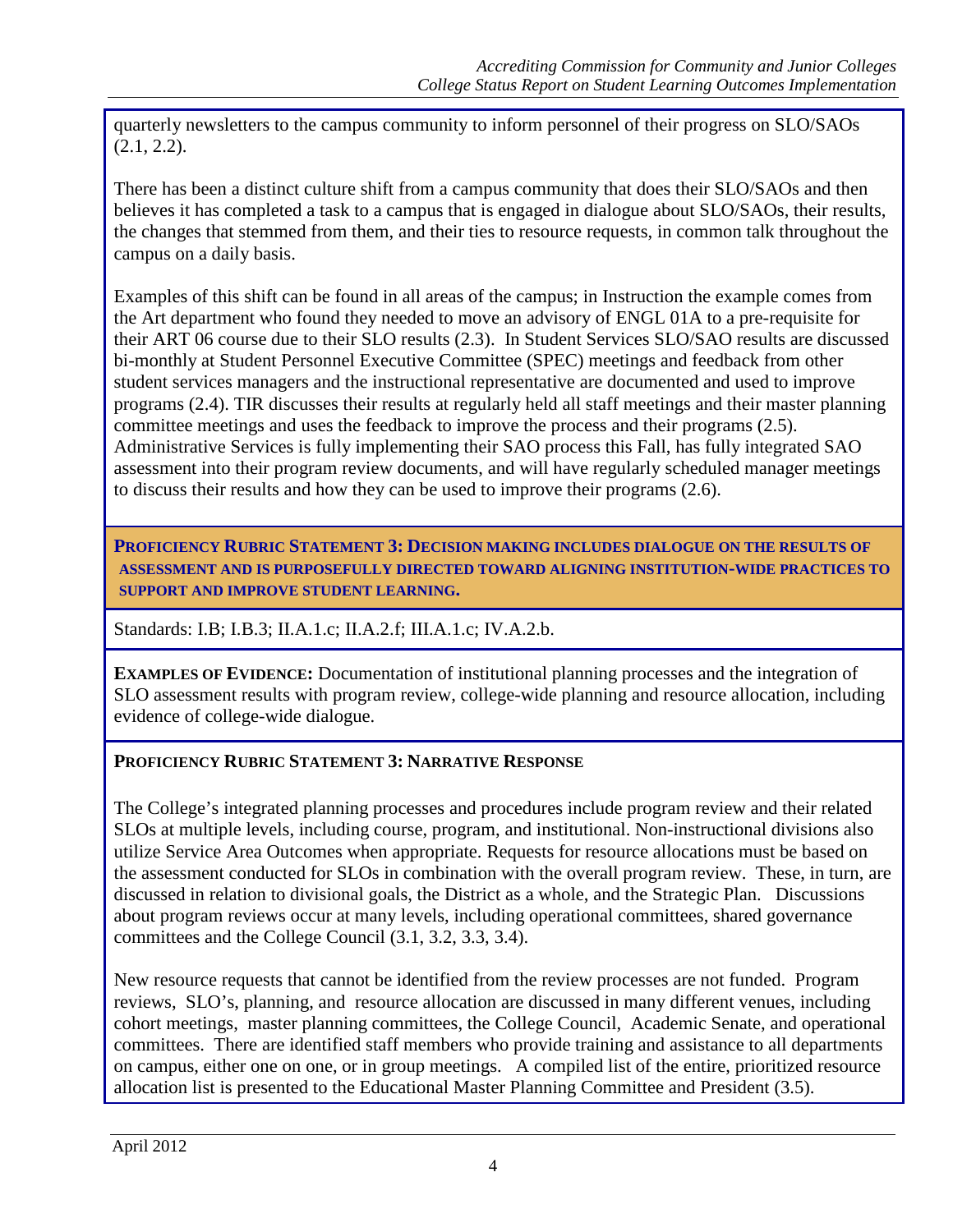The Integrated Planning, Program Review, and Governance Handbook, which is posted online, describes in detail the College's planning processes, including the role of student learning outcomes (1.7).

One example of the process working effectively was the recent funding of a POST certified officer for the Los Banos Campus which was identified as a critical need even during a period of extremely limited funding (3.6). Similarly, the Chemistry Department effectively advocated for their departmental needs which resulted in acquisition of new equipment  $(3.7)$ .

**PROFICIENCY RUBRIC STATEMENT 4: APPROPRIATE RESOURCES CONTINUE TO BE ALLOCATED AND FINE-TUNED.**

Standards: I.B; I.B.4; I.B.6; III.C.2; III.D.2.a; III.D.3.

**EXAMPLES OF EVIDENCE:** Documentation on the integration of SLO assessment results with institutional planning and resource allocation.

#### **PROFICIENCY RUBRIC STATEMENT 4: NARRATIVE RESPONSE**

All four areas of the college conduct regular trainings for their staff on the SLO/SAO processes, how they are tied to the program review processes and resource allocations, as well as how to use them to improve programs. The four college areas have provided formalized training to a cohort of area leaders to enlist them to assist other members of these areas, they are Cohort Assessment Trainers (CATs) in Instruction, and Student Learning Outcomes Program Review Specialists (SLO PROs) in Student Services, Administrative Services and TIR (4.1, 4.2, 4.3, 4.4). To date over 60 faculty, staff, and managers have been trained in these roles.

The college has moved forward with using a common electronic database for the storage of program reviews in CurricUNET. After redesigning their module Instruction will re-launch the program in Fall 2012 and both Student Services and TIR are going to begin using the system this Fall, while Administrative Services will start in the Fall of 2013.

In order to provide the necessary support to staff and faculty the college has reassigned one FTEF faculty position to assist faculty, hired a full-time classified employee as a SLO/SAO Assistant to all college areas (4.5), and assigned a student services manager as the SLO/SAO Coordinator. The Instructional and Student Services SLO Coordinators have also leveraged staff resources by training additional faculty and staff to assist each other (the CATS and SLO PROs).

Another large shift on the campus has been the full integration of the tie between resource allocation and the program review/student learning outcomes processes. Resource requests that come from any area on campus must show a link to their program review or a student learning outcome or the request will not be funded.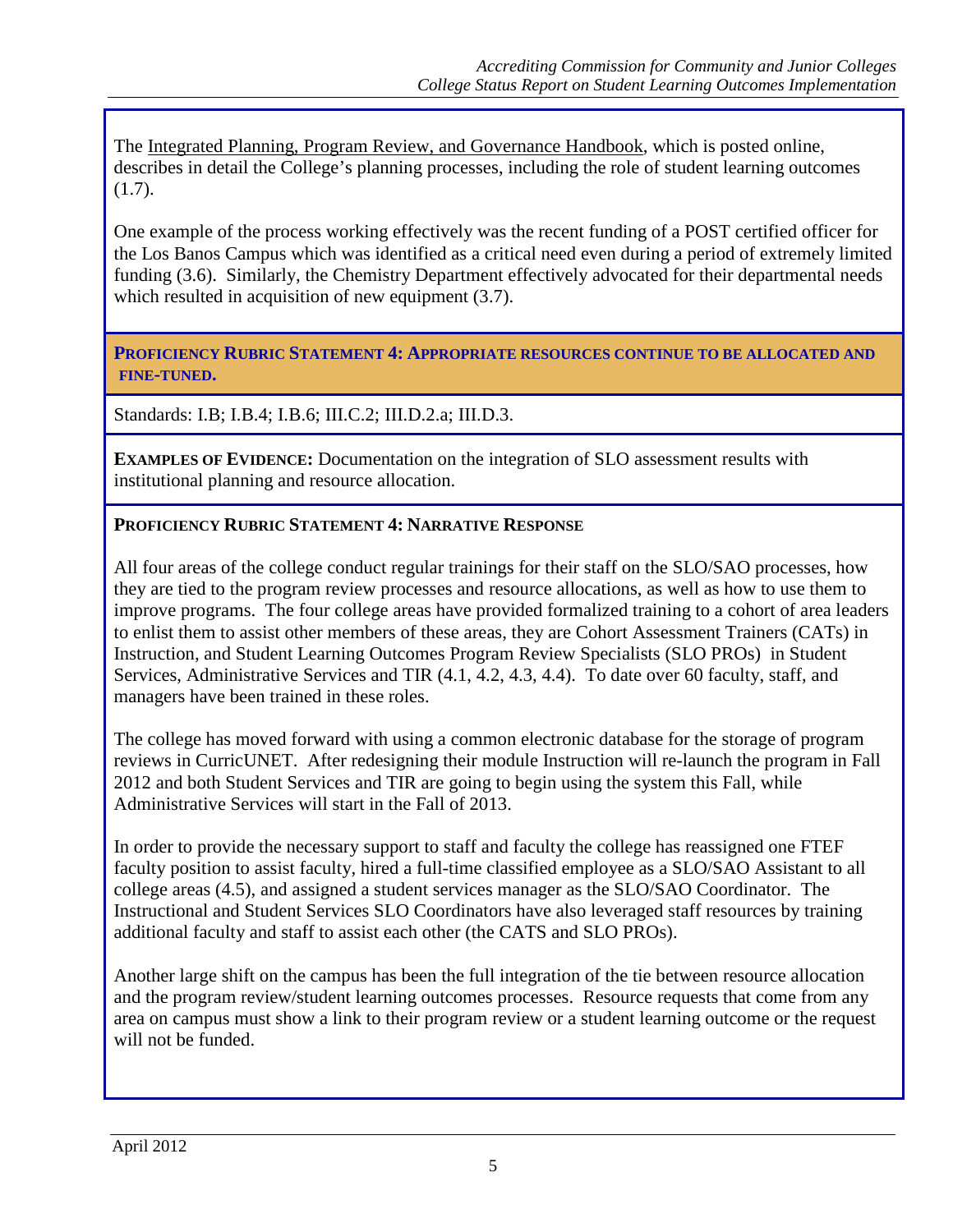**PROFICIENCY RUBRIC STATEMENT 5: COMPREHENSIVE ASSESSMENT REPORTS EXIST AND ARE COMPLETED AND UPDATED ON A REGULAR BASIS.**

Standards: I.A.1; I.B; I.B.3; I.B.5; I.B.6; II.A.2.a; II.B.

**EXAMPLES OF EVIDENCE:** Documentation on the process and cycle of SLO assessment, including results of cycles of assessment. Copies of summative assessment reports, with actual learning outcomes.

#### **PROFICIENCY RUBRIC STATEMENT 5: NARRATIVE RESPONSE**

Currently, faculty report the findings of student learning outcomes assessment using an online reporting system included in Merced College's CurricUNET course outline system. The SLO assessment reports populate SLOs from the active course outlines of record for each course.

Prior to fall 2012, faculty completed a standard form that was sent to the SLO Coordinator; completed assessment reports were then posted on the MC4Me Portal site (5.1). Standard reporting measures include SLOs assessed, methods of assessment for each SLO, findings of the assessment, and, most importantly, an action plan. Course SLO assessment has been broken into four phases; a course that is taught every semester will move through the four phases in a two year period (5.2). Courses offered on a rotational basis will move through the phases according to when they are offered (5.2).

Course SLOs are aligned with program SLOs and institutional SLOs in the SLO Grid that is included in instructional program reviews (5.3). The SLO grid is required as part of a comprehensive program review and is updated on an annual basis as needed. Non-instructional areas of the college have also fully integrated SLO/SAOs into their program review process (3.1, 3.3, 3.4).

A comprehensive matrix has been created to show where each course is with regards to phases of SLO assessment and is posted on the Assessment Review Committee (ARC) website within the MC4Me portal (1.4). The matrix also shows when every program from each area of the College is scheduled for a 5-year comprehensive review.

**PROFICIENCY RUBRIC STATEMENT 6: COURSE STUDENT LEARNING OUTCOMES ARE ALIGNED WITH DEGREE STUDENT LEARNING OUTCOMES.**

Standards: II.A.2.e; II.A.2.f; II.A.2.i.

**EXAMPLES OF EVIDENCE:** Documentation on the alignment/integration of course level outcomes with program outcomes. Description could include curriculum mapping or other alignment activities. Samples across the curriculum of institutional outcomes mapped to program outcomes.

#### **PROFICIENCY RUBRIC STATEMENT 6: NARRATIVE RESPONSE**

Currently all courses provide a statement that describes the alignment of its SLOs with both Program and Institutional Outcomes during the assessment process, which is updated on a two-year cycle of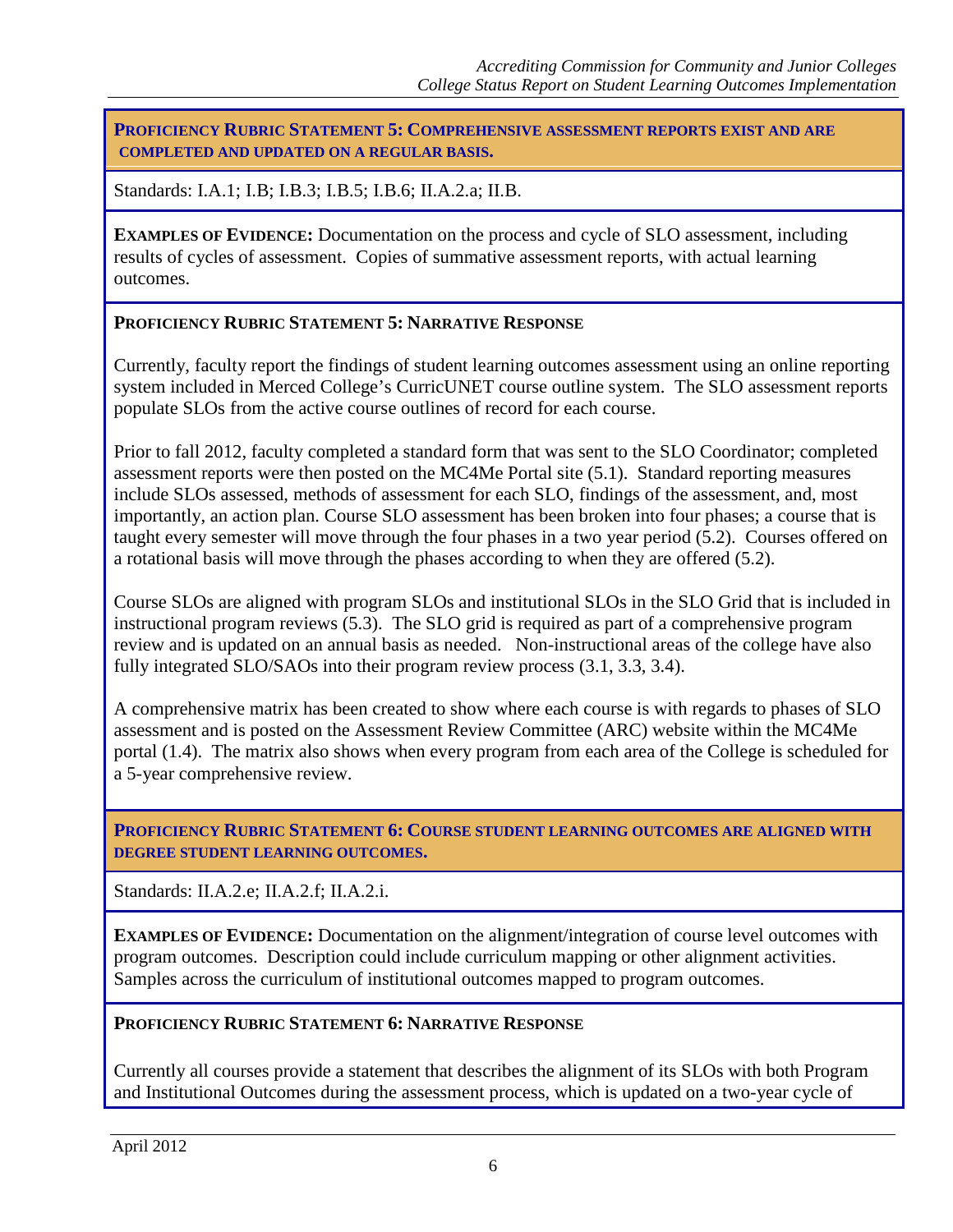assessment (6.1). This information can be viewed in CurricUNET beginning fall 2012 (and in folders on the IPRSLOAC webpage in MC4Me for prior years). Programs also provide a description of SLO alignment at the course and Institutional level during assessment (6.2). This mapping can be viewed in each Program Review assessment, which is updated yearly with a comprehensive assessment done on a five-year cycle.

**PROFICIENCY RUBRIC STATEMENT 7: STUDENTS DEMONSTRATE AWARENESS OF GOALS AND PURPOSES OF COURSES AND PROGRAMS IN WHICH THEY ARE ENROLLED.**

Standards: I.B.5; II.A.6; II.A.6.a; II.B.

**EXAMPLES OF EVIDENCE:** Documentation on means the college uses to inform students of course and program purposes and outcomes. Samples across the curriculum of: course outlines of record and syllabi with course SLOs; program and institutional SLOs in catalog.

# **PROFICIENCY RUBRIC STATEMENT 7: NARRATIVE RESPONSE**

Each course, along with other information, is required to have the outcomes for the course on the course syllabus (7.1). Copies are reviewed by the instructional deans at the beginning of the semester to insure compliance with format and information. The Curriculum Committee course update and modification processes require the faculty to list all of the SLOs for the specific course as well as possible classroom activities for use as possible assessment tools. The assessment information on the course outlines also must align with the stated SLOs. Program SLOs for each instructional program are also noted in the College catalogue (7.2). These materials are available in printed and electronic format and are reviewed with each catalog update cycle. The Institutional outcomes are posted on the SLO reporting site as well as in the College catalogue (7.3). Many course assessments include student satisfaction surveys that measure a student's awareness of the course and program SLOs (1.5). All course and program SLOs are viewable by students (as well as the public) through CurricUNET, which is found on the College home page (7.4).

**SELF-ASSESSMENT ON LEVEL OF IMPLEMENTATION:**

**YOU PLANNED TO ADDRESS NEEDED IMPROVEMENTS? WHAT LEVEL OF SLO IMPLEMENTATION WOULD YOU ASSIGN YOUR COLLEGE? WHY? WHAT EFFORTS HAVE YOU PLANNED TO ADDRESS NEEDED IMPROVEMENTS?**

#### **SELF-ASSESSMENT ON LEVEL OF IMPLEMENTATION: NARRATIVE RESPONSE**

Merced College has made substantial progress over the past year. It can best be described as moving from "product to process." This includes the allocation of funding for a permanent classified employee to assist with Program Review and SLOs district wide. Discussions are underway about the current structure of dividing faculty coordination duties among several people will be re-designed during the 2012-13 Academic year in order to create a more sustainable job description (4.5).

The Administrative Services Division now is fully implemented in terms of incorporating revised, comprehensive report templates that synchronize with the formats used by other divisions. This area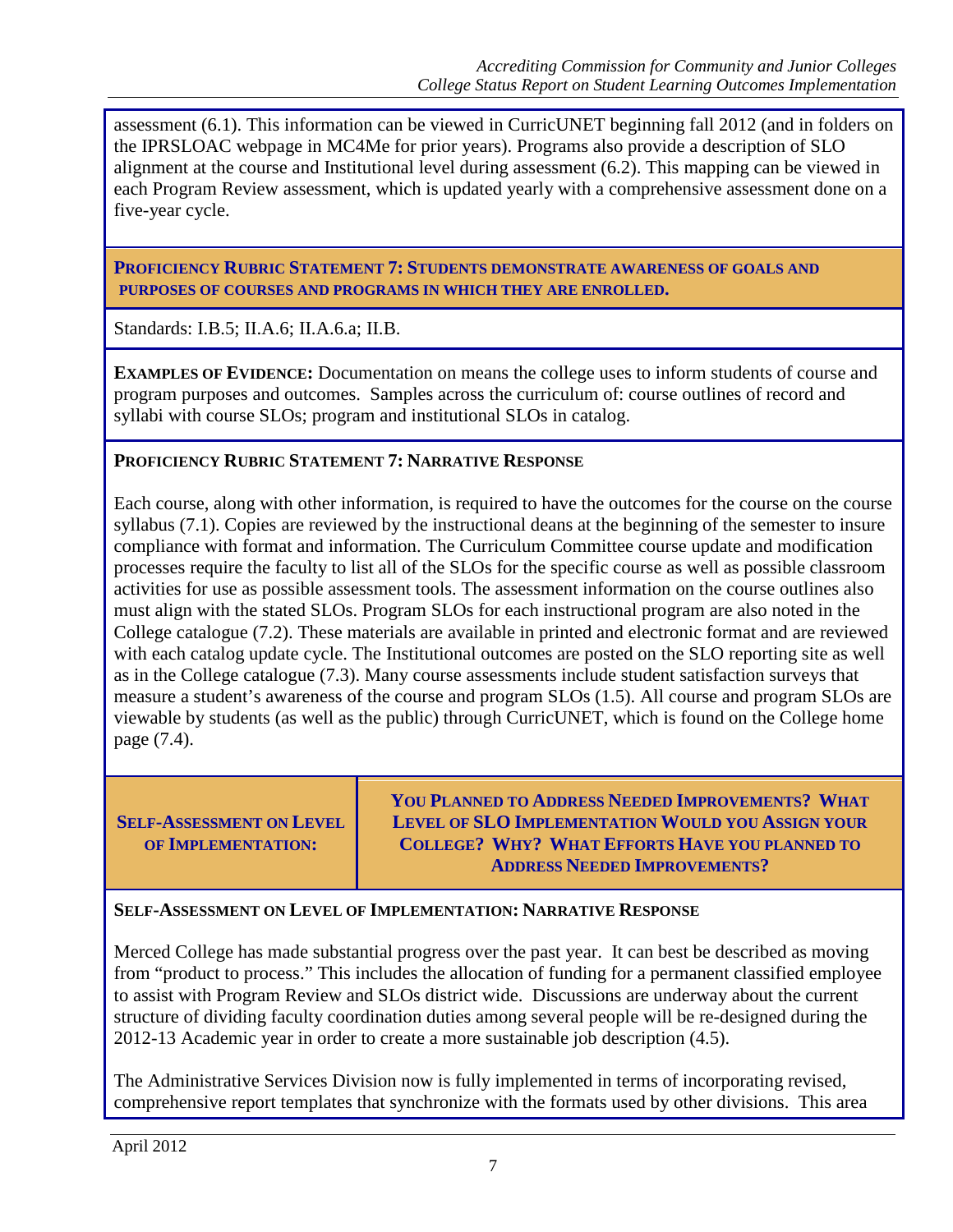also will be utilizing Service Area Outcomes throughout their departments as opposed to a limited number (3.1).

All courses and program assessments are on a time table for completion. There is extensive individual and group training on an ongoing basis to assist staff with the development and assessment mechanisms for SLOs and SAOs. A new handbook has been completed that includes the details for program review and SLOs for all divisions. Two divisions, and possibly three, will be migrating to the Governet software program for the maintenance of their document, which has already been adopted by the Instructional Programs (SA.1).

Merced College has created a structure that puts the college at the proficiency level. However, there are still instructional programs or courses that need to complete their SLO assessment cycles as of October 15. It is anticipated that substantially more will be completed by the end of the Spring 2013 semester (1.4).

#### **TABLE OF EVIDENCE: LIST THE EVIDENCE USED TO SUPPORT YOUR NARRATIVE REPORT, SECTION BY SECTION.**

# **TABLE OF EVIDENCE (NO WORD COUNT LIMIT)**

- 1.1 Merced College Assessment Cycle for Instructional Courses
- 1.2 Instructional Course Peer Review Rubric
- 1.3 Instructional Program Peer Review Rubric
- 1.4 ARC cycle matrix
- 1.5 Example student satisfaction survey
- 1.6 Institutional Student Learning Outcomes Assessment Plan
- 1.7 Integrated Planning, Program Review and Governance Handbook
- 2.1 SLO Down Newsletter, February 15, 2012
- 2.2 Outcomes Newsletter, May 2012
- 2.3 Art 06 Course SLO Assessment Report, May 29, 2009
- 2.4 SPEC Meeting Notes, August 30, 2012
- 2.5 Technology and Research Master Planning Committee Notes, September 12, 2012
- 2.6 Administrative Services Program Review/SAOs Training Meeting Notes, September 6, 2012
- 3.1 Administrative Services Comprehensive Program Review Template
- 3.2 Instructional Comprehensive Program Review Template
- 3.3 Student Services Comprehensive Program Review Template
- 3.4 TIR Comprehensive Program Review Template
- 3.5 Resource Allocation Rankings
- 3.6 Campus Police Program Review
- 3.7 Chemistry Department Program Review
- 4.1 CATs Training Sessions, Spring 2012
- 4.2 Student Services SLO PROs Training Session, Spring 2012
- 4.3 Administrative Services SLO PROs Training Session, Fall 2012